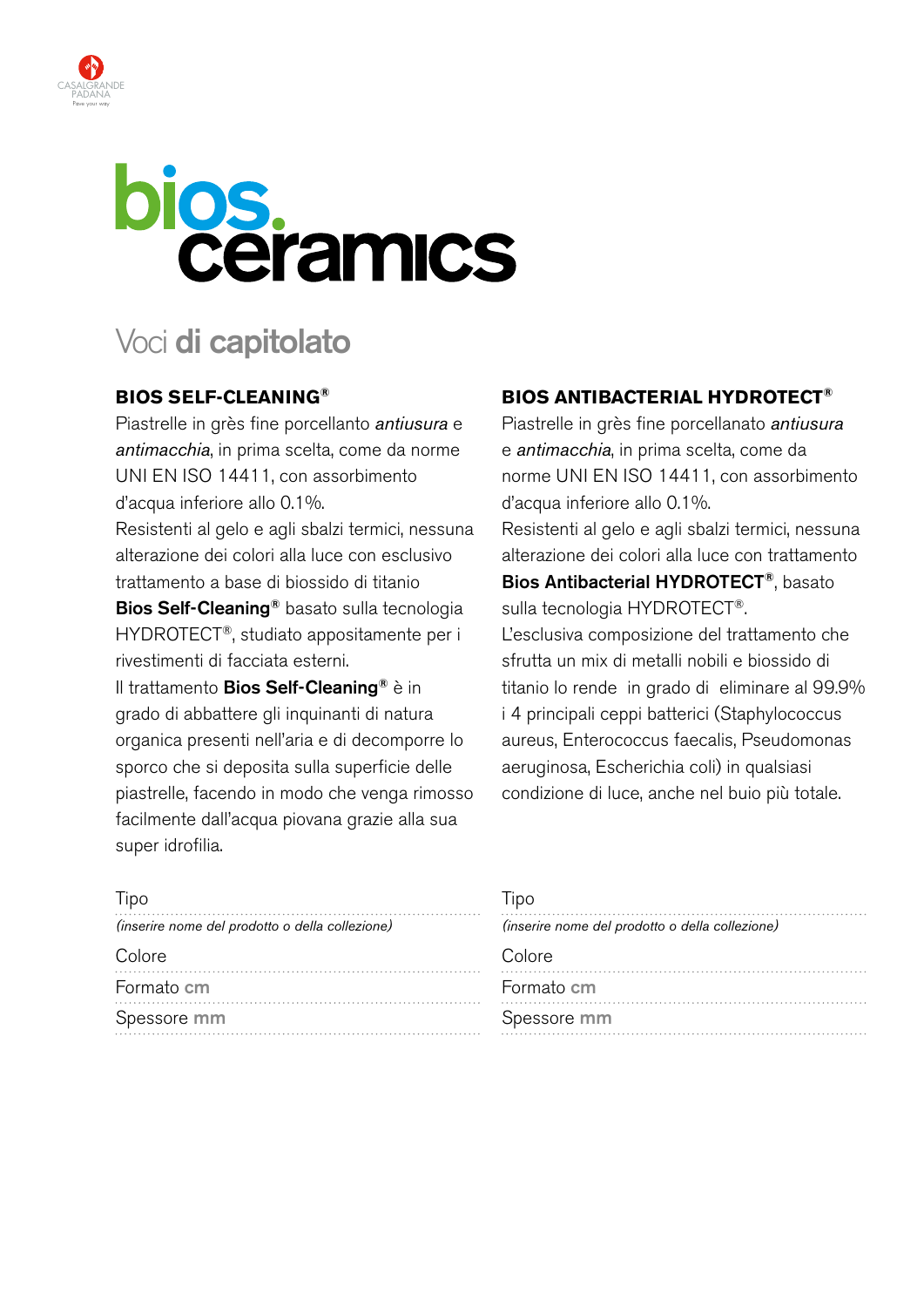



## **Specifications**

### **Bios Self-Cleaning®**

First-choice *wear-proof* and *stain-proof* fine unglazed stoneware tiles according to UNI EN ISO 14411, water absorption less than 0.1%. Frost- and thermal shock-resistant, it will not discolour if exposed to sunlight, with exclusive titanium dioxide treatment

Bios Self-Cleaning<sup>®</sup> based on the HYDROTECT® technology, specially designed for outer facings.

Bios Self-Cleaning<sup>®</sup> treatment can remove airborne organic pollutants and decompose the dirt that forms on the tile surface, which can then be easily washed off by rainwater because of its super-hydrophilic properties.

### **BiOs anTiBaCTerial hYDrOTeCT®**

First-choice *wear-proof* and *stain-proof* fine unglazed stoneware tiles according to UNI EN iSO 14411, water absorption less than 0.1%. Frost- and thermal shock-resistant, it will not discolour if exposed to sunlight, with Bios Antibacterial HYDRoTECT® treatment based on the HYDROTECT<sup>®</sup> technology. Exclusively formulated with a mixture of noble metals and titanium dioxide, it can remove 99.9% of the 4 main bacterial strains (Staphylococcus aureus, Enterococcus faecalis, Pseudomonas aeruginosa, Escherichia coli) in any lighting condition, even with no light at all.

| Type                             |
|----------------------------------|
| (enter name of product or range) |
| Colour                           |
| Size cm                          |
| Thickness mm                     |

| Type<br>(enter name of product or range) |
|------------------------------------------|
| Colour                                   |
| Size cm                                  |
| Thickness mm                             |
|                                          |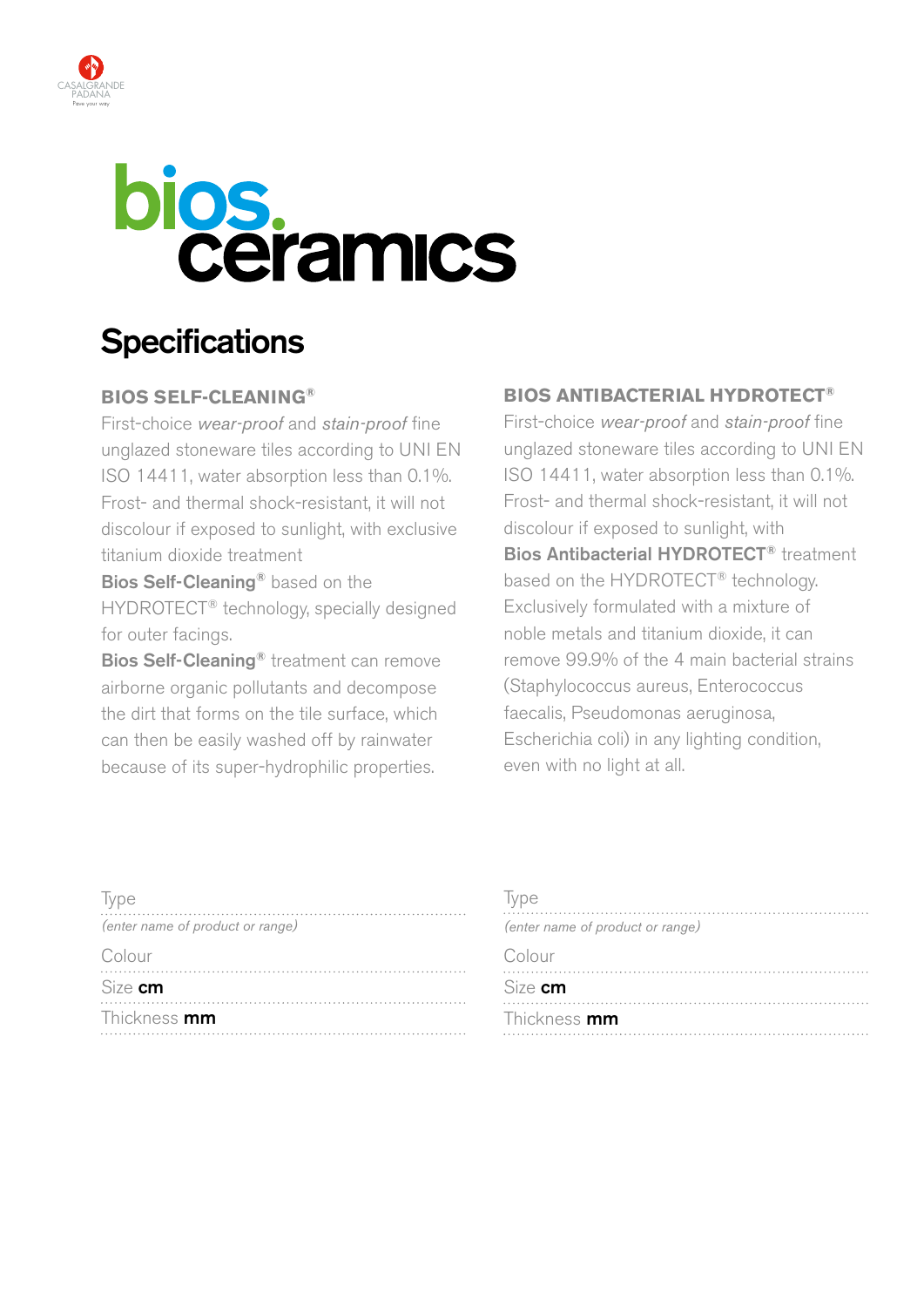

# bios.<br>Ceramics

## Rubriques des **cahiers des charges**

### BIOS SELF-CLEANING®

Carreaux en grès cérame fin, *anti-usure* et *antitache,* de premier choix, conformes à la norme UNI EN ISO 14411, absorption d'eau inférieure à 0,1%.

Résistants au gel et aux écarts thermiques, aucune altération des couleurs sous l'action de la lumière, traitement exclusif à base de dioxyde de titane

Bios Self-Cleaning® basé sur la technologie HYDROTECT®, spécialement étudié pour les revêtements de façades.

Le traitement Bios Self-Cleaning<sup>®</sup> est en mesure d'abattre les polluants de nature organique présents dans l'air et de décomposer les salissures qui se déposent sur la surface des carreaux, en faisant en sorte qu'elles soient facilement éliminées par l'eau de pluie grâce à ses propriétés super-hydrophiles.

### **BIOS ANTIBACTERIAL HYDROTECT®**

Carreaux en grès cérame fin, *anti-usure* et *antitache*, de premier choix, conformes à la norme UNI EN ISO 14411, absorption d'eau inférieure à 0,1%.

Résistants au gel et aux écarts thermiques, aucune altération des couleurs sous l'action de la lumière, traitement

Bios Antibacterial HYDROTECT® basé sur la technologie HYDROTECT®.

La composition exclusive du traitement, à base d'un mélange de métaux nobles et de dioxyde de titane, permet d'éliminer 99,9% des 4 principales souches bactériennes (Staphylococcus aureus, Enterococcus faecalis, Pseudomonas aeruginosa, Escherichia coli) en toutes conditions de lumière, même dans l'obscurité la plus totale.

| <i>lype</i>                                     | Type                                            |
|-------------------------------------------------|-------------------------------------------------|
| (insérer le nom du produit ou de la collection) | (insérer le nom du produit ou de la collection) |
| Couleur                                         | Couleur                                         |
| Format cm                                       | Format cm                                       |
| Épaisseur mm                                    | Épaisseur mm                                    |